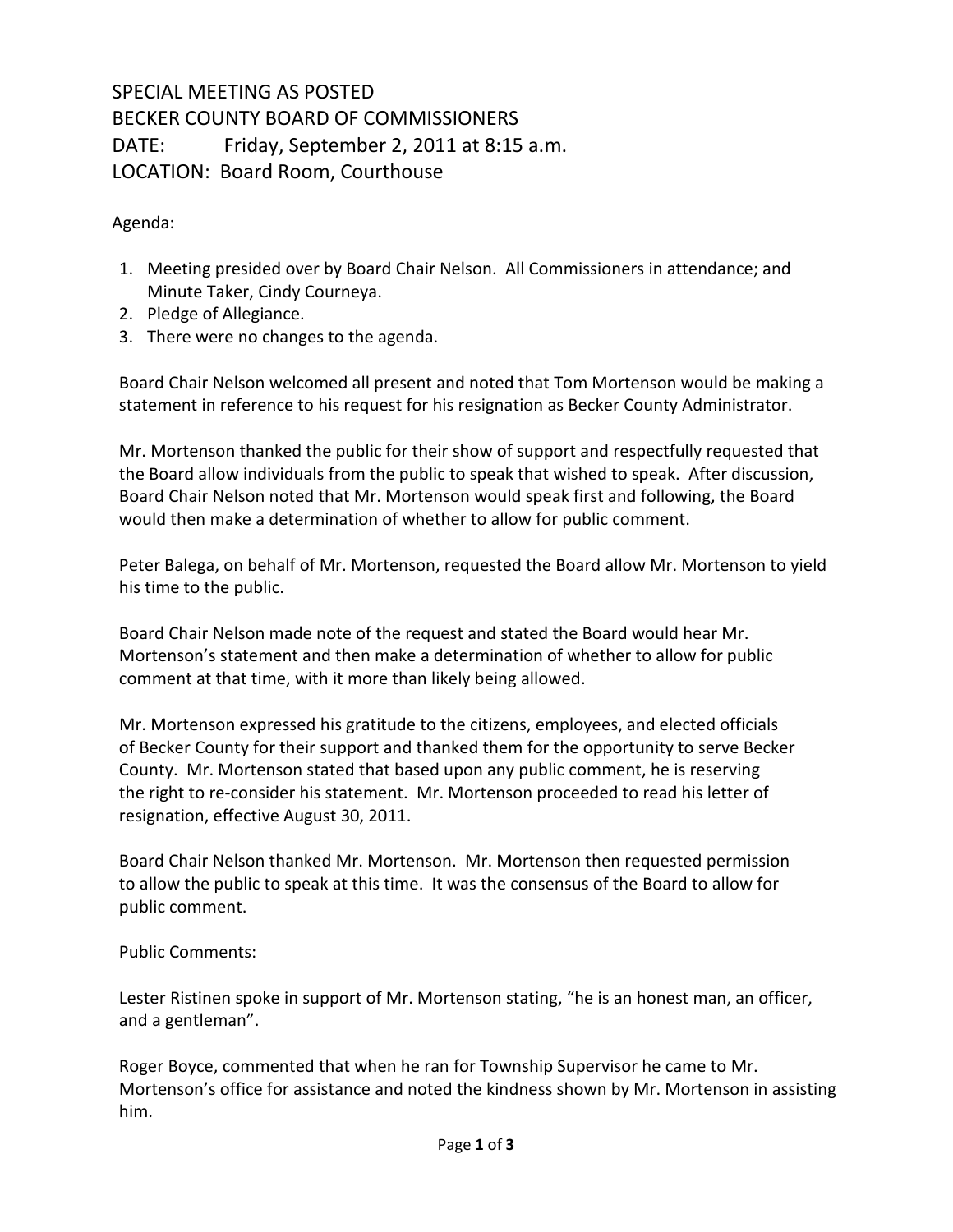Chuck Church noted that this was a situation where everyone was going to lose something and requested everyone take a step back and consider another way to handle this. He also noted that he respects the Board and realizes there is no ill intention, however, felt there may have been poor judgement.

Sally Hausken referred to Mortenson's stellar background and noted that the Board unanimously hired Mr. Mortenson, knowing his management style. She expressed concern for only allowing Mr. Mortenson seven (7) months as County Administrator, and stressed the importance of thinking about the long-term best interest of the County.

Dan Niemi encouraged the Board to not accept this resignation until an inquiry has been completed.

Arthur Yliniemi, Township Supervisor for Osage Township, spoke in support of Mr. Mortenson, and thanked him for his ability to listen, etc.

Clarence Suvanto of Spruce Grove Township expressed his concerns and showed his support of Mr. Mortenson, and then thanked Mr. Mortenson for his service to the County and the United States of America.

Cleone Stewart, Tourism Director of the Detroit Lakes Regional Chamber of Commerce spoke in support of Mr. Mortenson and respectfully requested the Board re-consider their decision.

Roger Winter, Chair of the Becker County Township Association, requested the Board re-consider Mr. Mortenson's resignation at this time and allow for another six (6) month probationary period and to move forward then with making a final decision.

Carol Ristinen noted that she felt this was a real injustice; that Mr. Mortenson has been a tremendous help to the Becker County Taxpayer's Association.

Josie Niemi requested an investigation into the reason why Mr. Mortenson is being asked to resign, and that his resignation not be accepted.

Following the Open Forum, Board Chair Nelson proceeded with presenting Resolution 09-11-1S, to accept the Resignation of Tom C. Mortenson, as County Administrator of Becker County, effective August 30, 2011 and asked for any discussion, but noted to use caution with discussion, to comply with data privacy practices.

Being no further discussion, Board Chair Nelson stated that Mr. Mortenson has requested that the Becker County Board of Commissioners accept his resignation. It was moved and seconded to approve Resolution 09-11-1S, to accept the Agreement and Resignation of Tom C. Mortenson as the Becker County Administrator, effective August 30, 2011. (Knutson, Nelson). Carried. Roll Call: Knutson – Yea; Schram – Nay; Skarie – Yea; Nelson – Yea; Okeson – Nay.

The meeting was adjourned.